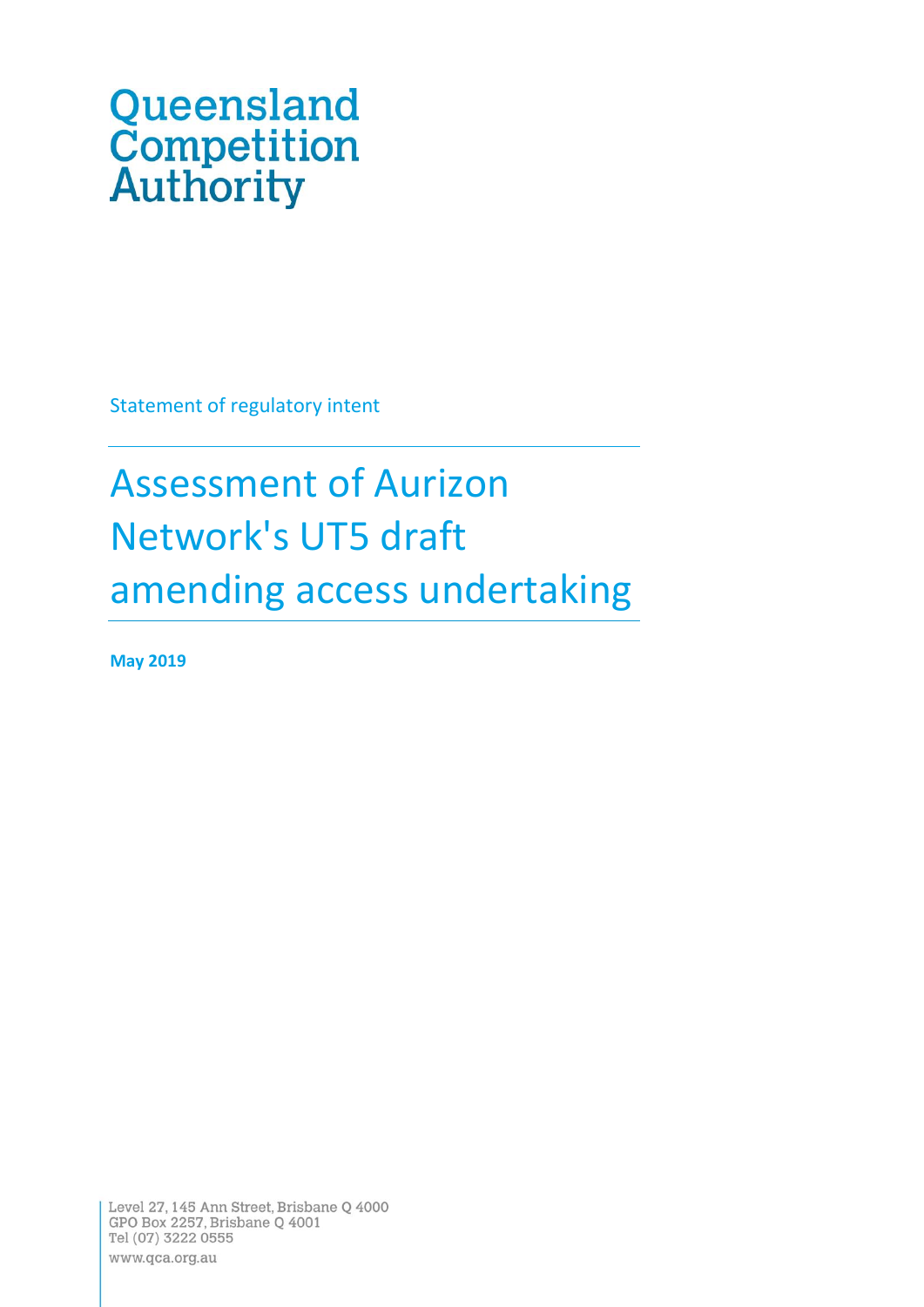# **Contents**

| $\mathbf{1}$                                    | <b>INTRODUCTION</b>                                              | 1             |  |  |
|-------------------------------------------------|------------------------------------------------------------------|---------------|--|--|
| 1.1                                             | Context                                                          | 1             |  |  |
| 1.2                                             | Purpose of this document                                         | 1             |  |  |
| 2                                               | APPROACH TO CONSULTATION                                         | 1             |  |  |
| 2.1                                             | Legal requirements                                               | 1             |  |  |
| 2.2                                             | Consultation on Aurizon Network's UT5 DAAU                       | 1             |  |  |
| 2.3                                             | Obligations for stakeholders                                     | 1.            |  |  |
| 2.4                                             | Disclosure of information                                        | $\mathcal{P}$ |  |  |
| 3                                               | <b>LATE INFORMATION</b>                                          | 3             |  |  |
| 3.1                                             | Disregarding late information                                    | 3             |  |  |
| 3.2                                             | Consideration of late information                                | 3             |  |  |
| 4                                               | <b>CONFIDENTIAL INFORMATION</b>                                  | 4             |  |  |
| 4.1                                             | Making a confidentiality claim                                   | 4             |  |  |
| 4.2                                             | Disclosure of non-confidential information                       | 4             |  |  |
| 5                                               | STATUTORY ASSESSMENT TIMEFRAME                                   | 5             |  |  |
| 5.1                                             | Statutory timeframe for assessment of Aurizon Network's UT5 DAAU | 5             |  |  |
| APPENDIX A: CONFIDENTIALITY CLAIM TEMPLATE<br>6 |                                                                  |               |  |  |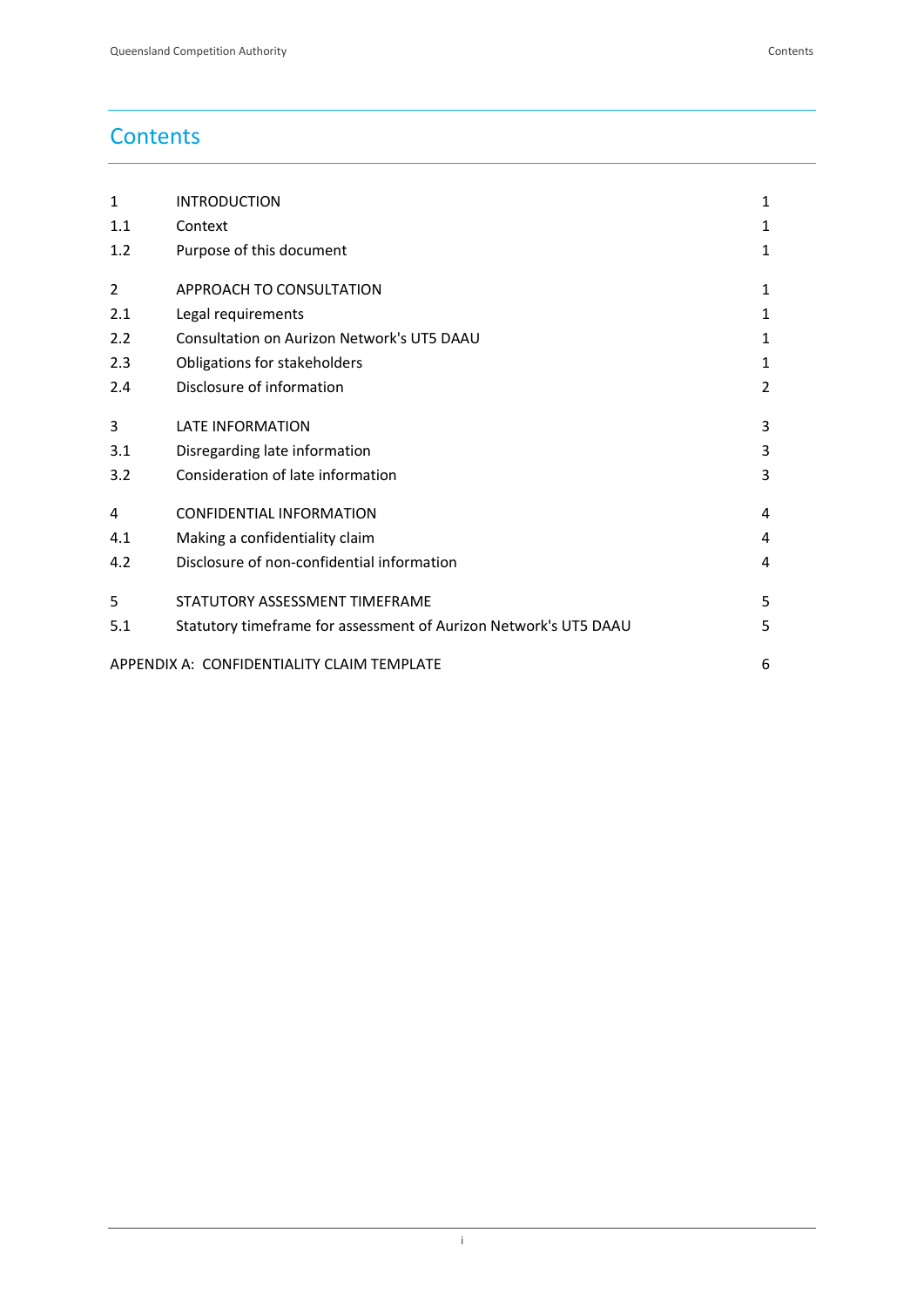# <span id="page-2-0"></span>1 INTRODUCTION

#### <span id="page-2-1"></span>1.1 Context

On 3 May 2019, the Queensland Competition Authority (QCA) received a draft amending access undertaking (UT5 DAAU) from Aurizon Network seeking to make amendments to Aurizon Network's approved 2017 Undertaking (UT5).

The QCA has commenced an investigation to decide whether or not to approve Aurizon Network's UT5 DAAU. The QCA has also published Aurizon Network's UT5 DAAU and invited stakeholder submissions by 3 July 2019.

#### <span id="page-2-2"></span>1.2 Purpose of this document

The *Statement of Regulatory Intent* outlines the QCA's intended approach for information gathering processes, stakeholder consultation and assessment timeframes throughout our investigation.

It is not intended to be an exhaustive statement of the process by which the QCA will undertake its assessment of Aurizon Network's UT5 DAAU. This assessment will proceed in accordance with the requirements of the QCA Act.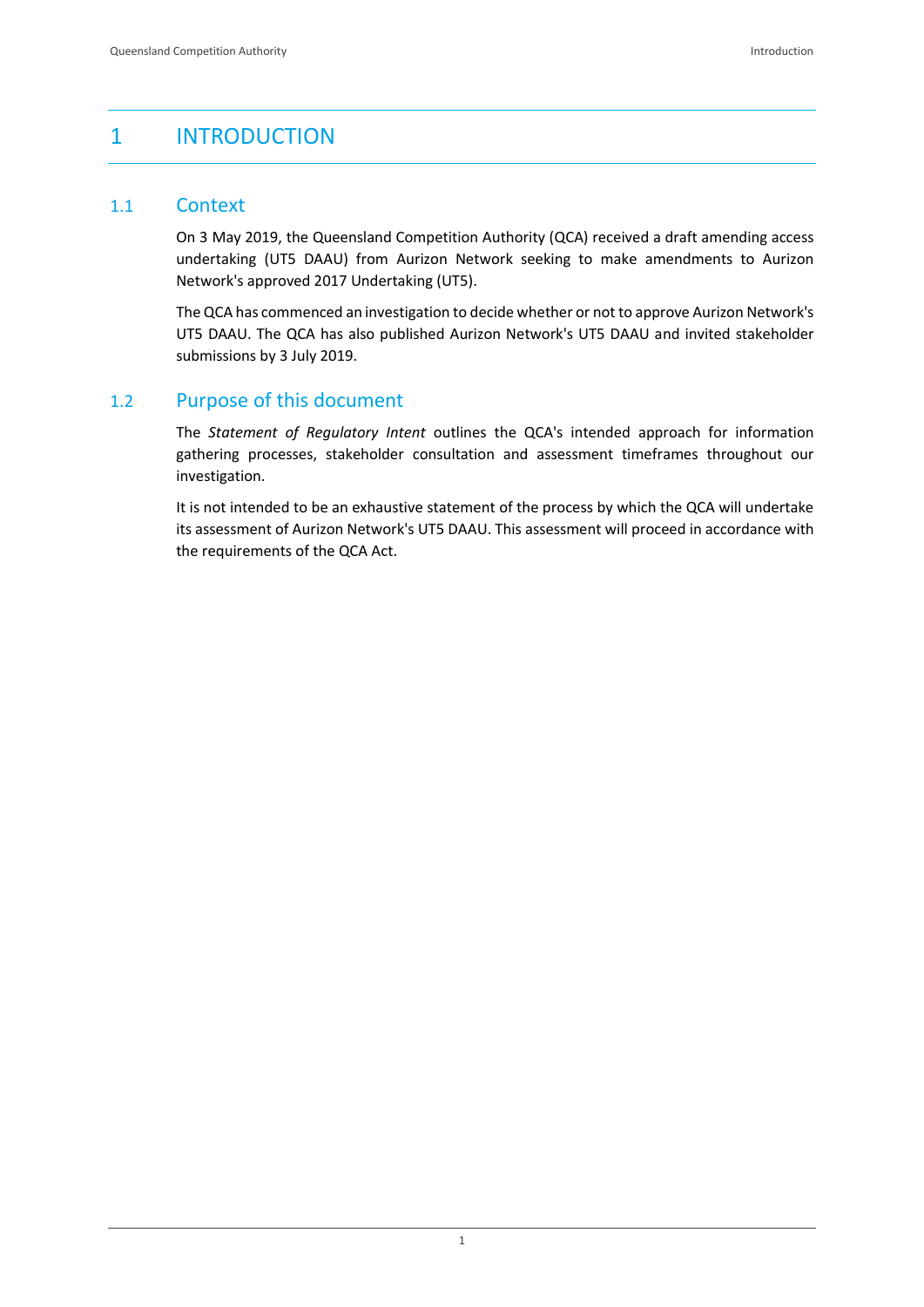# <span id="page-3-0"></span>2 APPROACH TO CONSULTATION

Public involvement is an important element of the regulatory process. Effective consultation with interested parties is integral to achieving a balanced and transparent regulatory process, as well as supporting accountability and confidence in our decision making.

We are outlining our intended approach to stakeholder consultation to communicate to stakeholders how, and at what stages of the investigation, they can contribute to the UT5 DAAU assessment process.

#### <span id="page-3-1"></span>2.1 Legal requirements

The *Queensland Competition Authority Act 1997* (QCA Act) outlines various procedural requirements that we must comply with as part of our process for assessing Aurizon Network's UT5 DAAU.

In accordance with section 143(3) of the QCA Act, the QCA may only approve a DAAU if (among other things) it has published the DAAU, invited submissions on it and considered any submissions received within the time provided. Further, the QCA must comply with natural justice during an investigation (s. 173(1)(d)).

#### <span id="page-3-2"></span>2.2 Consultation on Aurizon Network's UT5 DAAU

The QCA intends to implement a targeted consultation approach for our assessment of Aurizon Network's UT5 DAAU.

The QCA has provided stakeholders with eight weeks to make submissions on Aurizon Network's UT5 DAAU (submissions due by 3 July 2019).

Depending on the issues raised in stakeholder submissions, the QCA may release a position paper as an interim consultation document before proceeding to a final decision. In which case, the QCA may not release a draft decision.

Where we consider there is a benefit in obtaining stakeholder comments on specific matters prior to a final decision, targeted consultation papers may be released.

## <span id="page-3-3"></span>2.3 Obligations for stakeholders

Sections 230 to 233 of the QCA Act outlines a number of obligations and responsibilities when providing information to the QCA. Stakeholders should be aware that it is an offence to:

- provide information to the QCA that is false or misleading to the person's knowledge (s. 230)
- provide a document to the QCA that is false, misleading or incomplete to the person's knowledge and without notifying the QCA that it is false, misleading or incomplete (s. 231)
- obstruct QCA staff members from exercising the QCA's functions under the QCA Act (s. 232)
- intimidate another person that is providing evidence as part of an investigation (s. 233).

Stakeholders should be mindful of these obligations, particularly when submitting information or participating in the UT5 DAAU investigation.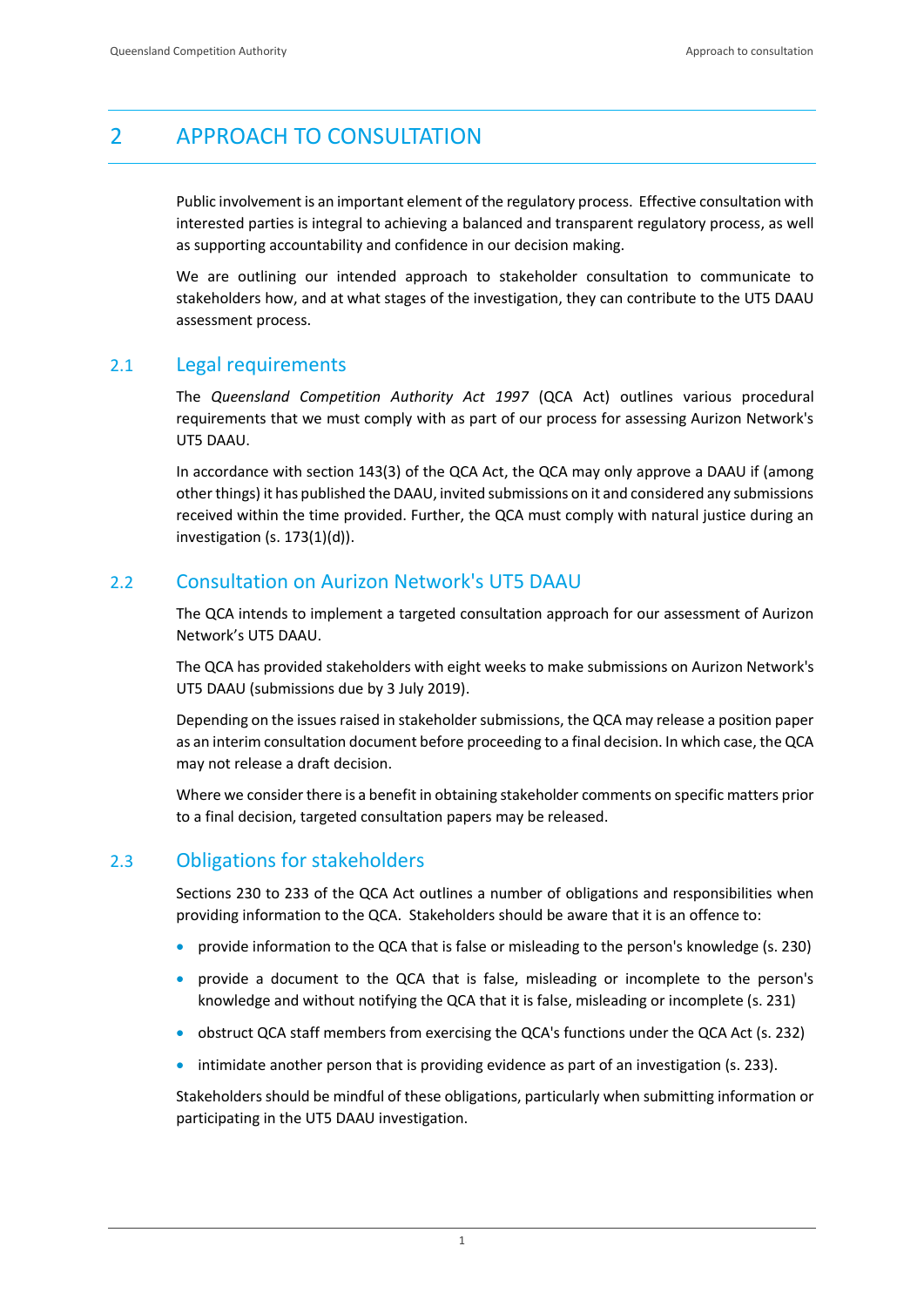## <span id="page-4-0"></span>2.4 Disclosure of information

Stakeholder involvement is a key element of our decision-making process. In the interests of transparency and to promote informed discussion, the QCA intends to publish the information received from stakeholders on our website. However, we will not disclose information that is considered to be confidential in accordance with the QCA Act (refer to section [4\)](#page-6-0).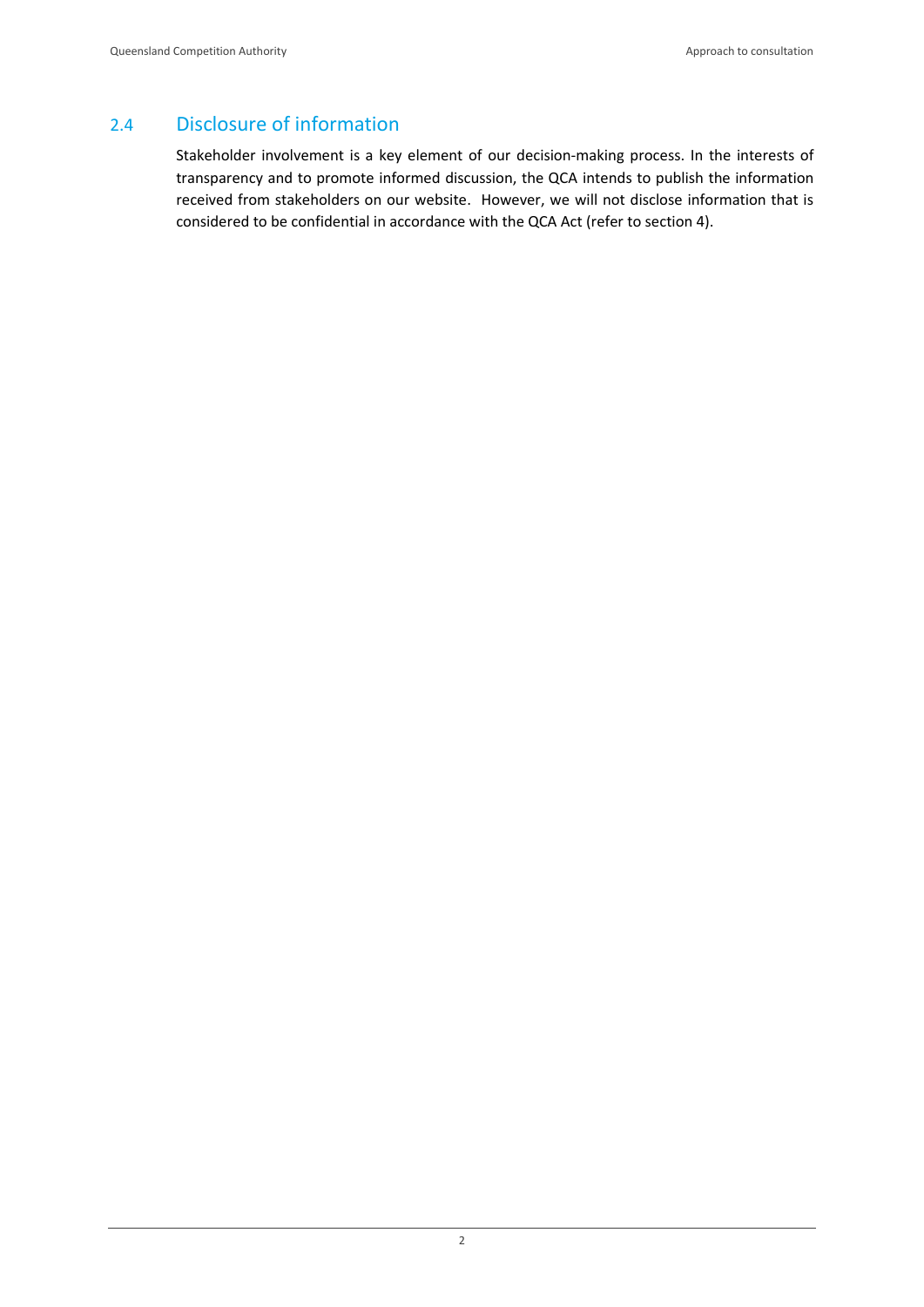# <span id="page-5-0"></span>3 LATE INFORMATION

To promote the timely consideration and assessment of Aurizon Network's UT5 DAAU, all stakeholders are encouraged to provide information and submissions by the relevant due date.

While there may be legitimate reasons for late information, such as new information becoming available, stakeholder compliance with deadlines is important for timely decision making. Indeed, natural justice requires matters be processed in a timely way and does not permit an unending process of information provision, particularly when ample time has already been allowed.

#### <span id="page-5-1"></span>3.1 Disregarding late information

In accordance with section 168B of the QCA Act, we may make a decision without taking into account late information—submissions or other information provided by stakeholders after the submission deadline provided—if doing so is reasonable.

In determining whether it is reasonable to disregard late information, the QCA Act (s. 168B(4)) requires us to take into account the following factors:

- whether the late information was available, or ought reasonably to have been available, to the person during the consultation timeframe provided
- the length, complexity and relevance of the late information
- how much time has elapsed since the timeframe provided for consultation ended
- how advanced the QCA's decision-making process is when the late information is received.

We intend to consider whether to take late information into account on a case-by-case basis. where it is reasonable to do so in accordance with the QCA Act. Where stakeholders provide late information, they should also consider providing a detailed explanation as to why it would be reasonable to have regard to the late information.

#### <span id="page-5-2"></span>3.2 Consideration of late information

Where we will have regard to information provided after the stated deadline, we intend to publish a stakeholder notice to disclose that such information has been provided. This is intended to provide for greater transparency.

We will consider, on a case-by-case basis, whether additional consultation is required to provide stakeholders with an opportunity to consider the late information. Where the late information has implications for consultation periods, and the overall timeframes of the assessment process, we will outline any necessary changes to timeframes in a stakeholder notice on our website.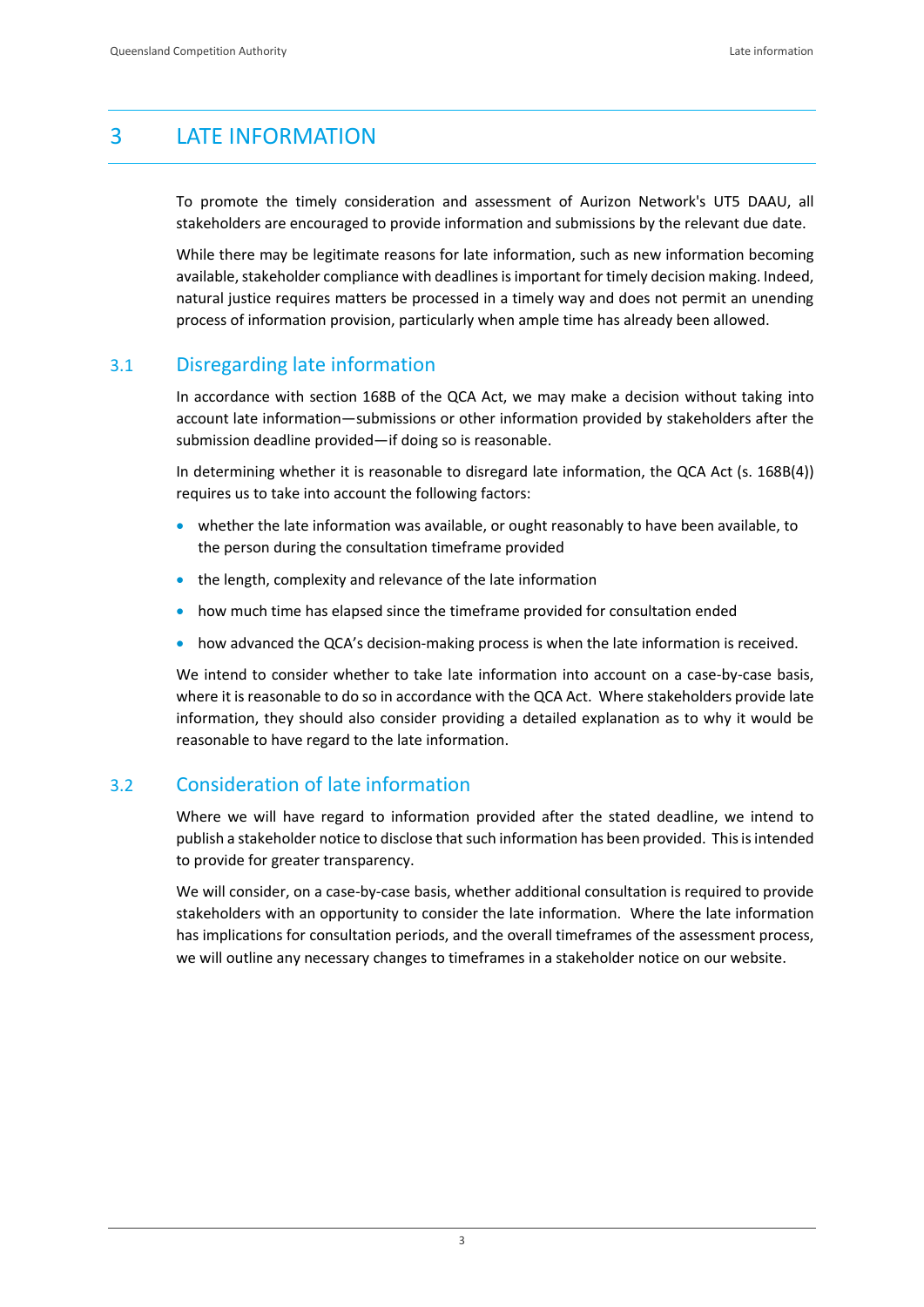# <span id="page-6-0"></span>4 CONFIDENTIAL INFORMATION

The QCA encourages submissions to be made publicly available wherever this is appropriate. However, a person making a submission may claim confidentiality in respect of the submission (or any part of the submission).

Information that is not confidential will be published on our website and made publicly available.

In accordance with the QCA Act, information will be considered confidential where the QCA considers that disclosure of the information would be likely to damage the person's commercial activities and would not be in the public interest.

If we consider information is confidential for the purposes of the QCA Act, we are required to take all reasonable steps to ensure the information is not, without the person's consent, disclosed to another person. However, stakeholders should be aware that we may still disclose confidential information without consent in particular circumstances set out in the QCA Act.<sup>1</sup>

#### <span id="page-6-1"></span>4.1 Making a confidentiality claim

In making a confidentiality claim, a claimant should:

- clearly indicate the information that it considers should not be disclosed to another person
- inform us of their belief that disclosure of the information is likely to damage their commercial activities
- provide supporting justification for their belief and detail whether disclosure of the information would not be in the public interest.

To provide guidance on the type of information that would assist our assessment of a claim for confidentiality, we have developed a confidentiality claim template for stakeholders. We would appreciate stakeholders using this template when making confidentiality claims.

A copy of the confidentiality claim template is presented in **Appendix A** and will be available on the QCA's website.

#### <span id="page-6-2"></span>4.2 Disclosure of non-confidential information

A transparent approach to stakeholder consultation supports accountability and confidence in our decision-making process. On this basis, information that is not confidential will be published on our website.

If we refuse a request for confidentiality, we will notify the relevant stakeholder in writing prior to the information being published.

 $\overline{a}$ 

 $1$  For example, refer to section 187(3) of the QCA Act.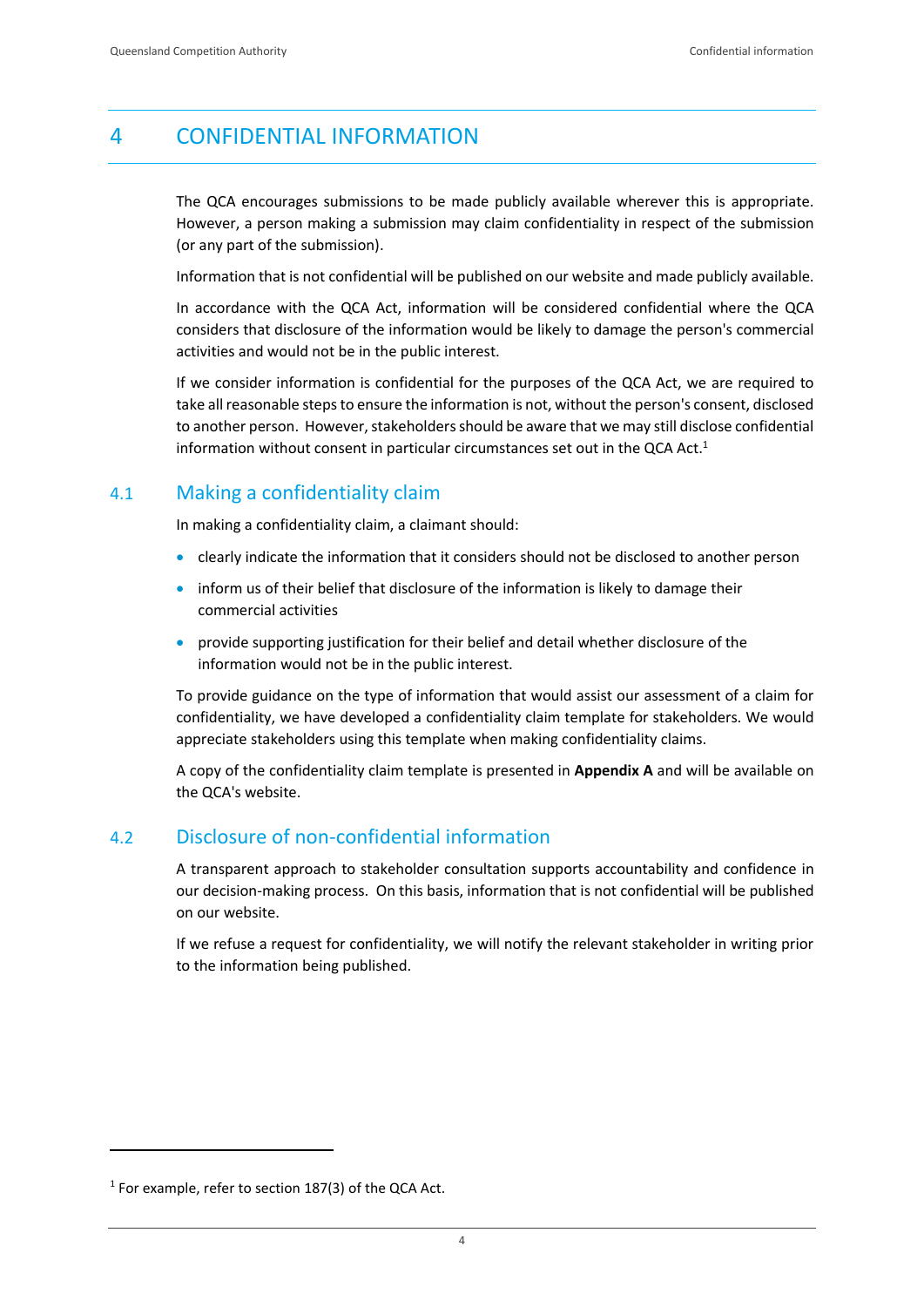# <span id="page-7-0"></span>5 STATUTORY ASSESSMENT TIMEFRAME

#### <span id="page-7-1"></span>5.1 Statutory timeframe for assessment of Aurizon Network's UT5 DAAU

In accordance with section 147A of the QCA Act, the QCA must use its best endeavours to make a decision on whether to approve, or refuse to approve, a DAAU within six months from the last day of the time for making submissions stated in the investigation notice.

The six-month period for assessment of Aurizon Network's UT5 DAAU will commence on 3 July 2019 and is scheduled to end on 3 January 2020. However, stakeholders should note the end date may be extended to account for any future periods of time that are excluded from the statutory timeframe in accordance with section 147A of the QCA Act, namely:

- stakeholders responding to notices given under section 185 of the QCA Act requiring information or documents to be provided
- **•** further consultation periods
- other periods Aurizon Network agrees with the QCA should be excluded.

A notice of time periods for assessing Aurizon Network's UT5 DAAU has been published on the QCA's website and will be updated to reflect any changes to the timeframe, as necessary.